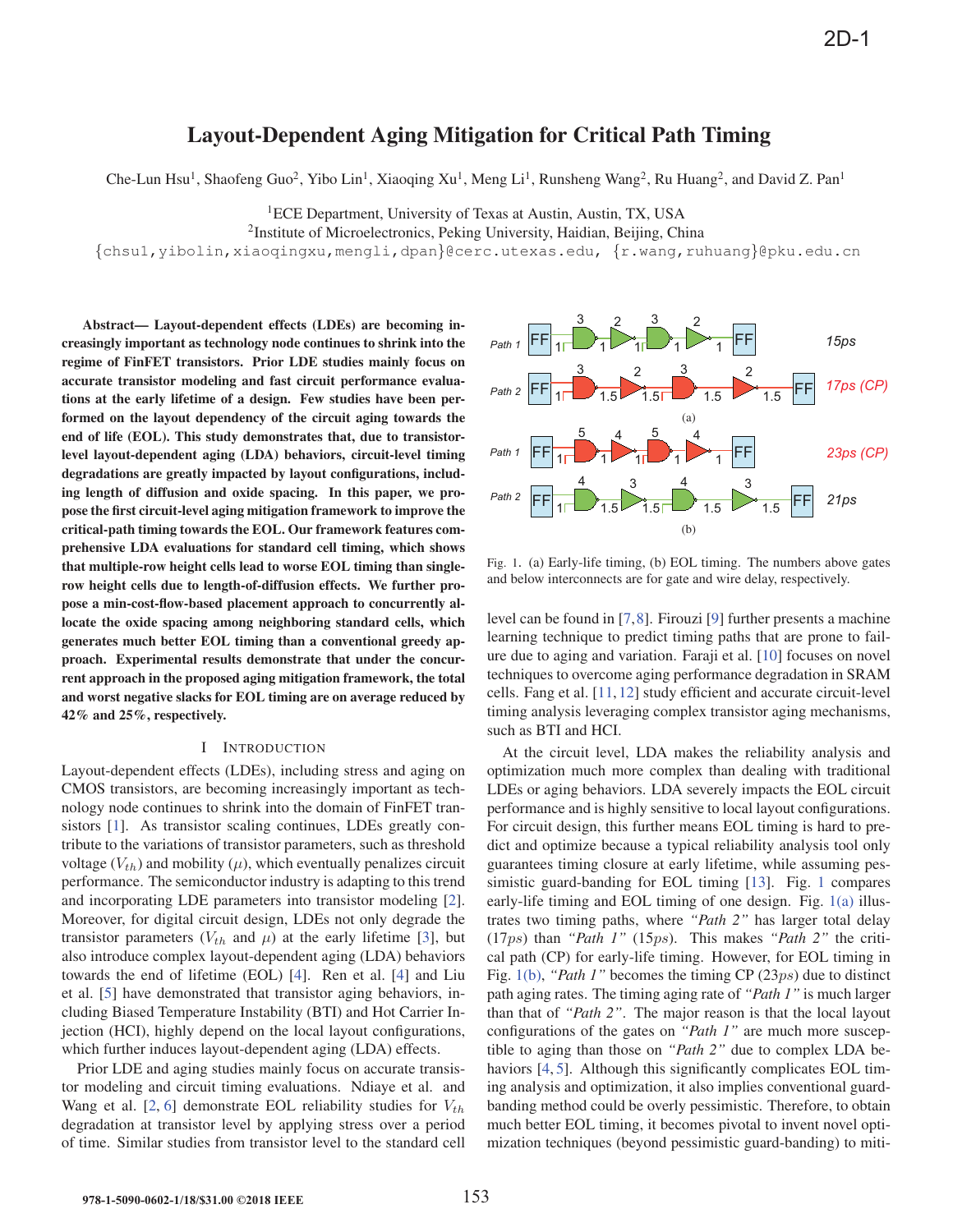gate the EOL CP timing while leveraging complex LDA behaviors.

In this study, we first embed the transistor LDA into standard cell timing evaluations, which generates comprehensive EOL timing data for each standard cell. Our study reveals that, due to the length of diffusion effects, the multiple-row height cells are more susceptible to LDA behaviors. We further identify that circuit placement plays an important role in the local layout configurations for LDA. Therefore, we propose novel placement techniques to appropriately allocate the whitespace among neighboring standard cells, which significantly improves the EOL timing. More importantly, the transistor-level modeling and validation have demonstrated that LDA has a similar dependency on local layout parameters as traditional LDEs [4]. As traditional LDEs only affect early-life timing, this similarity benefits the early-life timing closure after applying the proposed aging optimizations. While maintaining early life timing closure, we propose mitigation schemes to improve EOL timing on CPs of a design. Our major contributions are summarized as follows.

- 1. To the best of our knowledge, this is the first circuit-level mitigation framework using intelligent standard cell placement techniques for EOL timing optimization.
- 2. The LDA effects on heterogeneous-height cells are evaluated for the first time, which demonstrates inferior EOL timing compared to the single-row height cells due to the length-ofdiffusion effect.
- 3. A min-cost flow-based cell placement technique is proposed to concurrently allocate spacing among cells on critical paths for the EOL timing optimization.

The rest of this paper is organized as follows: Section  $\Pi$  explains different types of LDAs and problem definitions. Section III explains how we characterize the aging behaviors at the standard cell level and our analysis for aging impacts on multiple-row height cells. Section IV presents the optimization methods and the proposed framework for aging mitigation. Section V shows the experimental results. Section VI concludes the paper.

## II PRELIMINARIES

## A Layout Dependent Aging

Circuit-level aging is mainly affected by layout-dependent parameters, including *length of diffusion* (LOD), *metal boundary effect* (MBE), and *oxide-to-oxide spacing effect* (OSE) [4]. Fig. 2 illustrates the aforementioned parameters. LOD is defined as the distance between the edge of the gate and active area. OSE indicates the spacing between neighboring active areas. In Fig. 2,  $LOD<sub>l</sub>$ is the LOD on the left and  $LOD<sub>r</sub>$  is the LOD on the right. A similar naming convention applies to OSE. MBE is quantified by the proximity of Nwell/Pwell (N/P) boundary (SPM), i.e., the distance between active area and N/P boundary. This study focuses on the analysis and optimization of LOD and OSE while assuming SPM as a fixed value. This is because MBE is a fixed parameter under modern standard cell architecture, where the standard cell height is fixed and N/P boundary is set by design rule check (DRC). LOD and OSE can be adjusted more freely as long as the cell is on a legal placement site.



Fig. 2. LOD and OSE parameters.

LOD and OSE-related transistor degradation is due to the stress effects from *shallow trench isolation* (STI) [14, 15]. Based on the model in [4] and experimental silicon data in [5], we create a predictive LDA model for 7nm FinFET. The predictive LDA model considers LDA behaviors (BTI and HCI) for EOL timing and traditional LDEs for early-life timing. Fig. 3 shows the aging degradation in  $\Delta V_{th}$  v.s layout parameters. When LOD and OSE decrease, the corresponding LOD and OSE aging effects increase, i.e., the amount of  $V_{th}$  degradation ( $\Delta V_{th}$ ) increases. PMOS and NMOS show the same trend as  $|\Delta V_{th}|$  becomes larger when LOD/OSE is smaller.  $|\Delta V_{th}|$  increases drastically especially in extremely-scaled transistor parameters (LOD,OSE  $<$  100 $nm$ ). Note that in Fig. 3, both LOD and OSE are the average of left and right side values of a transistor. For example,  $LOD = (LOD<sub>l</sub> + LOD<sub>r</sub>)/2$  for the transistor in Fig. 2.

#### B End of Life Timing

LDA penalizes transistor performance continuously, where the induced degradation increases over the circuit lifetime. Aging phenomenon has to be addressed in circuit design stage in order to obtain a reliable system that functions across the lifetime. EOL timing optimization is challenging because LDA will not only degrade the early-life CPs, but paths that are not critical at early-life may become timing critical towards the EOL. This is because different timing paths experience different magnitude of LDA based on the LDA parameter profiles on the path as shown in Fig. 1. This study aims at EOL timing optimization (beyond the conventional pessimistic guard-banding scheme) while maintaining early-life timing closure.

#### C Problem Definition

The aging mitigation aims at optimizing EOL CP timing by remedying LDA impacts across the standard cell design and placement stages, which includes cell-level aging evaluation and circuitlevel aging mitigation. Related problems are defined as follows.



Fig. 3. Aging effects on EOL Vth, (a) LOD, (b) OSE.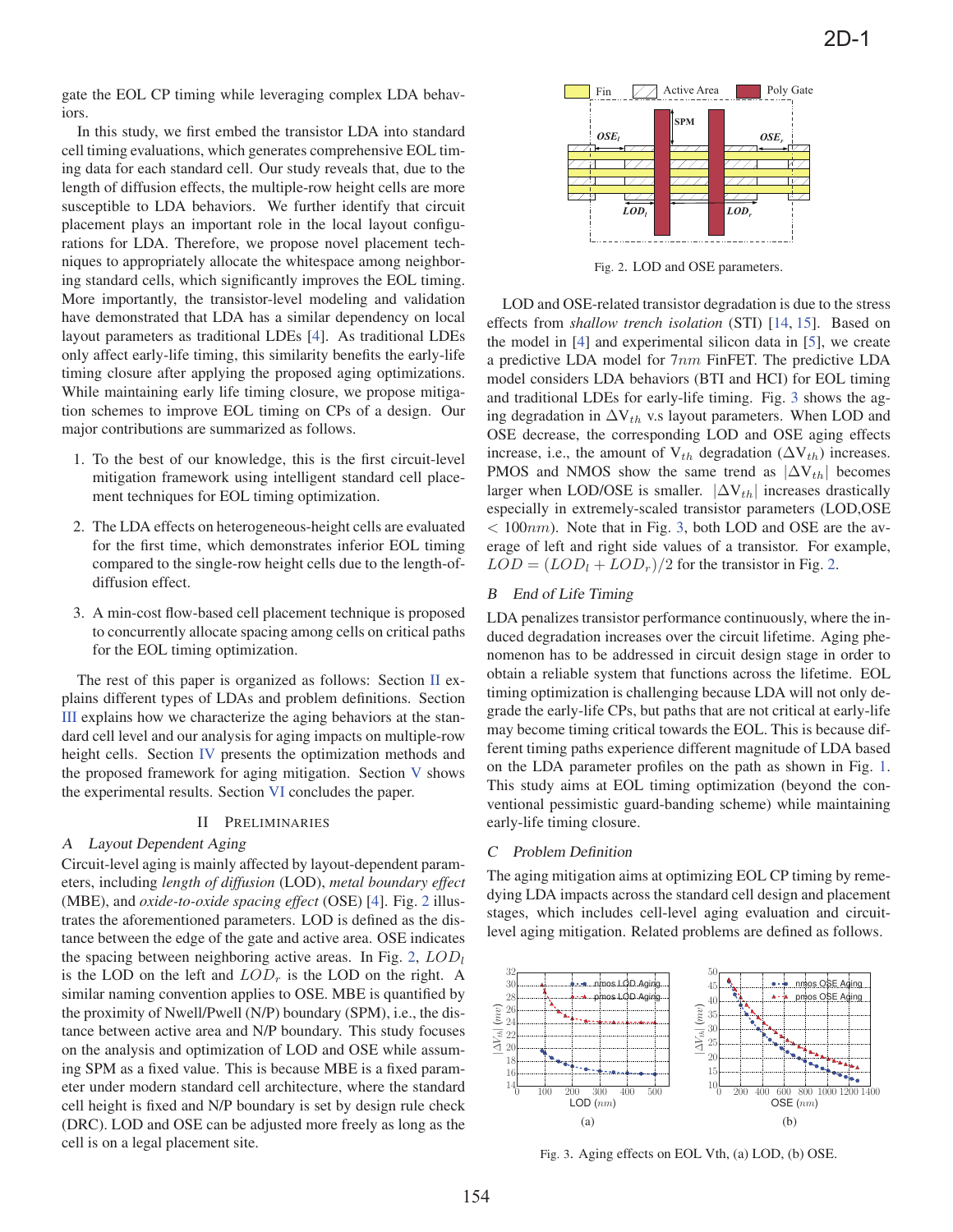# Problem 1 (Cell-level Aging Evaluation).

# *Given a standard cell library, for each cell, extracts and enumerates LDA parameters for EOL timing characterization.*

EOL timing characterization for each cell can be composed to an EOL timing library. With EOL timing library, we can obtain accurate EOL timing information for a design. This further enables circuit-level aging mitigation studies at a placement stage.

#### Problem 2 (Circuit-level Aging Mitigation).

*Given a legal placement, early-life and EOL timing, improve EOL timing while maintaining early-life timing closure.*

# III LAYOUT DEPENDENT AGING EVALUATION

#### A Cell-Level Aging Simulation

Cell-level aging evaluation in Problem 1 requires a series of SPICE simulations. Given a standard cell layout, we first perform cell extraction and obtain LDA parameters. State-of-the-art aging model deriving from [4, 5, 16] enables aging SPICE simulations, which modified the device parameters such as  $V_{th}$  and  $\mu$ based on extracted LDA parameters. The simulation with aging model outputs the EOL cell delay data for each cells which allows us to characterize cells and build the aging timing library.

From extensive SPICE simulations with various OSE values, we obtain a relationship between OSE and delay. Fig. 4 illustrates an example, where INV X1 delay is obtained with different OSE values and linearly fitted to get a piecewise linear relationship between OSE and cell delay. We refer to the linear line fitted with OSE smaller than 600nm as *region 1* and the other as *region 2* where the OSE range starts from  $600nm$  to  $1.28 \mu m$ . We assume the impacts to delay can be ignored when the OSE goes beyond *region 2* where delay is flatten out. The threshold that divides *region 1* and *region 2* is derived based on approximation error. Currently, we limit the maximum difference between the piecewise linear fit and the simulation data to be less than 1ps and we are able to improve the accuracy of the piecewise linear approximation by increasing the number of linear regions.



Fig. 4. The OSE dependence of the INV X1 fall delay.

#### B Aging Impact on Multiple-Row Height Cells

Multiple-row height cells have gained importance due to standard cell tracks shrinkage [17–19]. Therefore, it is essential to incorporate multiple-row height cells in 7nm process studies. Multiplerow height cells have different layout configurations which translate to different LDA profiles. To understand the aging impact of multiple-row height cells, a set of dual-row height cells are created for cell-level LDA evaluations and comparisons. From the



Fig. 5. Multiple-row height cell comparisons.

aging evaluation, we discover that multiple-row height cells are more susceptible to aging degradations.

Fig. 5 illustrates the layout for INV X2 in single-row height and dual-row height configuration. The effective width in terms of fin count for one-finger transistor is 3 fins. Single-row height cell in Fig. 5 (INV X2) is a two-finger transistor so the effective width is 6 fins. For the LOD values, the single-row height cell has  $LOD_l = 25nm$  and  $LOD_r = 79nm$ . Dual-row height cell in Fig. 5 (INV\_X2\_Dual) is an one-finger transistor where the additional driving strength comes from the vertical extension of the cell height so that the effective width is also 6 fins. The  $LOD_l$ and  $LOD<sub>r</sub>$  are both 25nm for dual-row height cell which means the average LOD is smaller than the LOD in single-row height configuration. This makes LOD-induced aging for the dual-row height cell larger than that for the single-row height cell as previously shown in Fig. 3a.

After evaluating cells with different LDA parameters, we achieve accurate information for LDA parameters vs cell EOL timing. The cell-level EOL timing can be used to guide the circuit-level aging mitigation.

#### IV AGING MITIGATION FOR CRITICAL PATH TIMING

This section presents the aging mitigation framework to solve Problem 2 in Section II-C. It has been mentioned in Section II-B, EOL CP timing needs to be emphasized since conventional timing library and static timing analysis (STA) engine handle only early-life timing. The aging timing library from Section III-A enables us to perform STA for EOL timing. In a given design with circuit placement, we identify a set of timing CPs and associated standard cells at the EOL. To mitigate LDA, we propose two strategies including cell replacement and cell spreading to optimize LDA parameters, i.e. LOD and OSE.



Fig. 6. EOL aging mitigation for CP timing, (a) initial placement, (b) aging mitigation with cell replacement and spreading.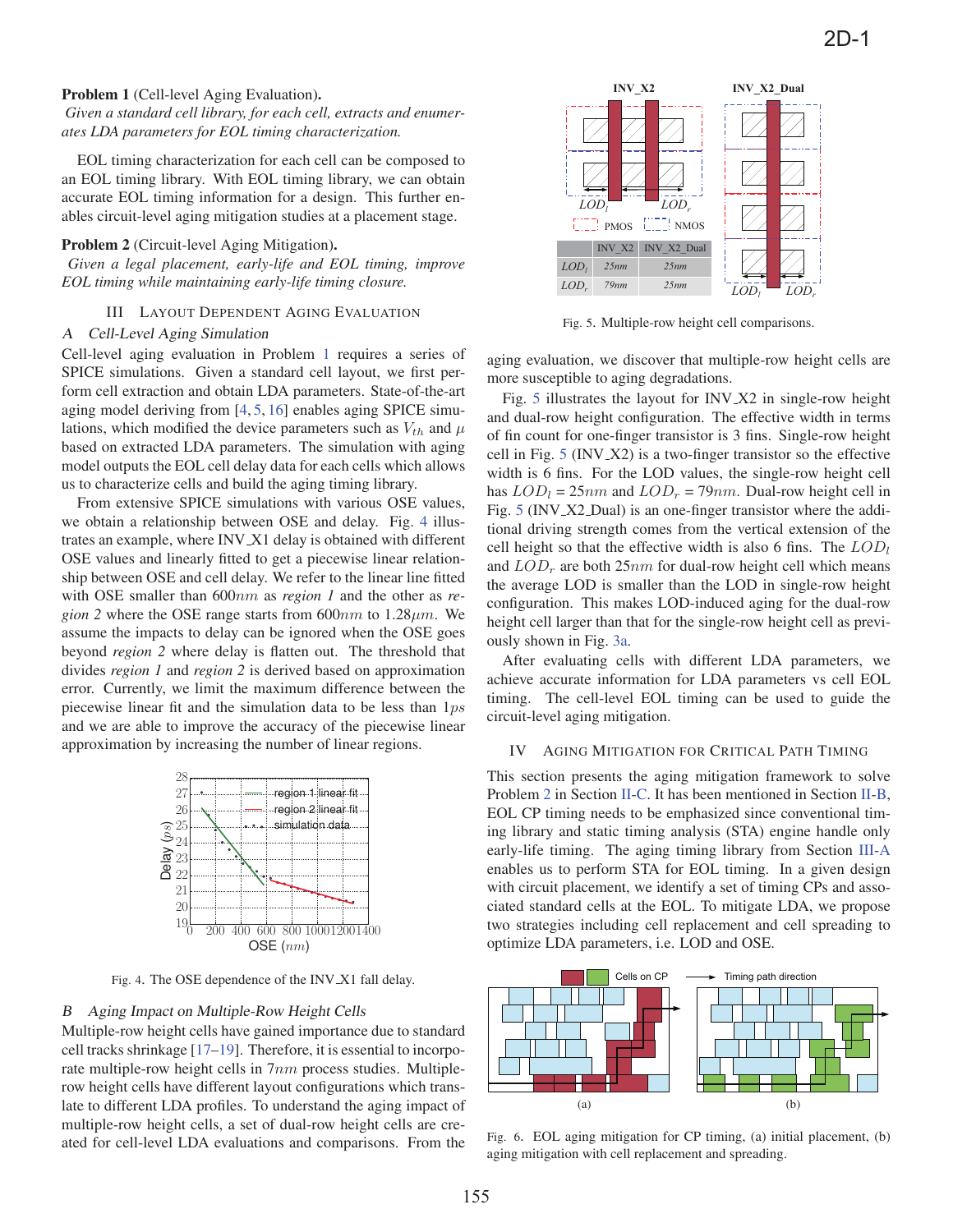# A Cell Replacement

We assume an initial design is implemented with multiple-row height cells. The cell replacement strategy directly targets the multiple-row height cells. As shown in Section III-B, compared with single-row height cells of the same driving strength, multiple-row height cells are more vulnerable to aging. Therefore, replacing multiple-row height cells with single-row height cells on CP can mitigate the LDA effect on timing. For instance, in Fig.  $6(a)$ , one dual-row height cell exists on the CP of the initial placement. To improve EOL timing, the dual-row height cell is replaced with the single-row height cell as shown in Fig. 6(b). We adopt a greedy approach for the cell replacement if the width of the single-row cell can fit into the horizontal spaces surrounding the original dual-row height cell.

#### B Cell Spreading

The other aspect of LDA is OSE where dense oxide spacing causes significant aging degradations. Oxide spacing can be directly translated to cell spacing; therefore, cell spreading can achieve sparser oxide spacing and thereby reduce the OSEinduced aging. Using the piecewise linear relationship in Fig. 4, we propose two approaches for cell spreading.

Greedy Approach: This greedy method always optimizes the cell with the steepest OSE delay slope ( $|\Delta delay/\Delta OSE|$ ). We first sort cells on CP according to their OSE delay slope in *region 1* in a descending order. Then for each cell, we spread out its left and right neighboring cells to increase its OSE as much as possible until the OSE goes beyond *region 2*. This approach is straightforward but the drawback is that spreading out adjacent cells will affect the OSE values of other cells as shown in Fig. 7, which might degrade the overall EOL timing.



Fig. 7. (a) initial placement, (b) greedy cell spreading - one agingsensitive cell movement affects other cells, (c) concurrent cell spreading - all aging-sensitive cells are moved concurrently.

Concurrent Approach: The greedy approach suffers from low quality of results when neighboring cells compete for OSE resources. Therefore, we propose a concurrent approach to optimizes the EOL timing of cells within a row simultaneously. The mathematical formulation is shown in Eq. (1), where we optimize cell locations in a row while keeping the order of cells.

$$
\min \sum_{i} -k_i(x_{i+1} - x_{i-1}) + \sum_{i} (d_i^r - d_i^l), \tag{1a}
$$

$$
\text{s.t.} \quad x_{i+1} - x_i \ge w_i,\tag{1b}
$$

$$
d_i^r \ge x_i^0, \quad d_i^r - x_i \ge 0,
$$
\n(1c)

$$
d_i^l \le x_i^0, \quad d_i^l - x_i \le 0,\tag{1d}
$$

where  $x_i$  denotes the position of  $i^{th}$  cell in the row,  $x_i^0$  denotes the initial position of the cell and we denotes the width of the cell the initial position of the cell and  $w_i$  denotes the width of the cell. Variables  $d_i^l$  and  $d_i^r$  are introduced to compute displacement of calls in the objective Eq. (1b) ensures no overlaps between calls cells in the objective. Eq. (1b) ensures no overlaps between cells. Eq. (1c) ensures that  $d_i^r \ge \max(x_i, x_i^0)$ . Eq. (1d) ensures that  $d_i^l < \min(x_i, x_i^0)$ . Thus minimizing  $d_i^r = d_i^l$  in the objective is  $d_i^{\bar{i}} \leq \min(x_i, x_i^0)$ . Thus minimizing  $d_i^{\bar{i}} - d_i^{\bar{i}}$  in the objective is equivalent to minimize the displacement  $|x_i - x^0|$ . The objective equivalent to minimize the displacement  $|x_i - x_i^0|$ . The objective consists of two parts: OSE and displacement. The OSE terms are consists of two parts: OSE and displacement. The OSE terms are the weighted summation of  $(x_{i+1} - x_{i-1})$  which correlates to the overall left and right OSE of the  $i^{th}$  cell. The weight  $k_i$  is the OSE delay done ( $|\Delta d_{\text{elec}}/\Delta OSE|$ ) mentioned in the greedy energoes delay slope ( $|\Delta$ delay/ $\Delta OSE$ ) mentioned in the greedy approach and  $-k_i$  guarantees to maximize the weighted overall OSE. The displacement terms  $(d_i^r - d_i^l)$  minimize the perturbation on the circuit placement to avoid potential timing degradations circuit placement to avoid potential timing degradations.

While Formulation (1) can be solved by linear programming (LP), more efficient algorithm based on dual min-cost flow is proposed [20–22]. Fig. 8 is an example for min-cost flow implementation on optimizing the OSE of cell 2 and cell 3 while involving 4 cells. The formulation can be written as follows and we omit the displacement terms for simplicity.

$$
\min \quad -k_2(x_3 - x_1) - k_3(x_4 - x_2), \tag{2a}
$$

s.t. 
$$
x_2 - x_1 \ge w_1
$$
,  $x_3 - x_2 \ge w_2$ ,  $x_4 - x_3 \ge w_3$ , (2b)

$$
x_1 \ge l, \ -x_4 \ge w_4 - r,\tag{2c}
$$

We can construct its network flow graph in Fig. 8. Each cell corresponds to one node in the graph and each differential constraint  $x_{i+1}-x_{i-1} \geq w_i$  corresponds to an edge from node  $i+1$  to node  $i - 1$  with an edge cost of  $-w_i$  and a capacity of infinity. Additional nodes  $s$  and  $t$  are introduced to handle bound constraint in Eq. (2c). The weights in the objective correspond to node supplies shown as the labels next to nodes. The final position of  $i^{\text{th}}$ cell can be computed from the difference between the potentials of node  $i$  and node  $t$  after solving the network flow problem.



Fig. 8. (a) Cell locations and (b) an example network flow graph.

# C Proposed Aging Mitigation Framework

Fig. 9 is an overview of our proposed aging mitigation framework. Given an initial design with gate-level netlist and placement file, we add aging information based on cell locations in placement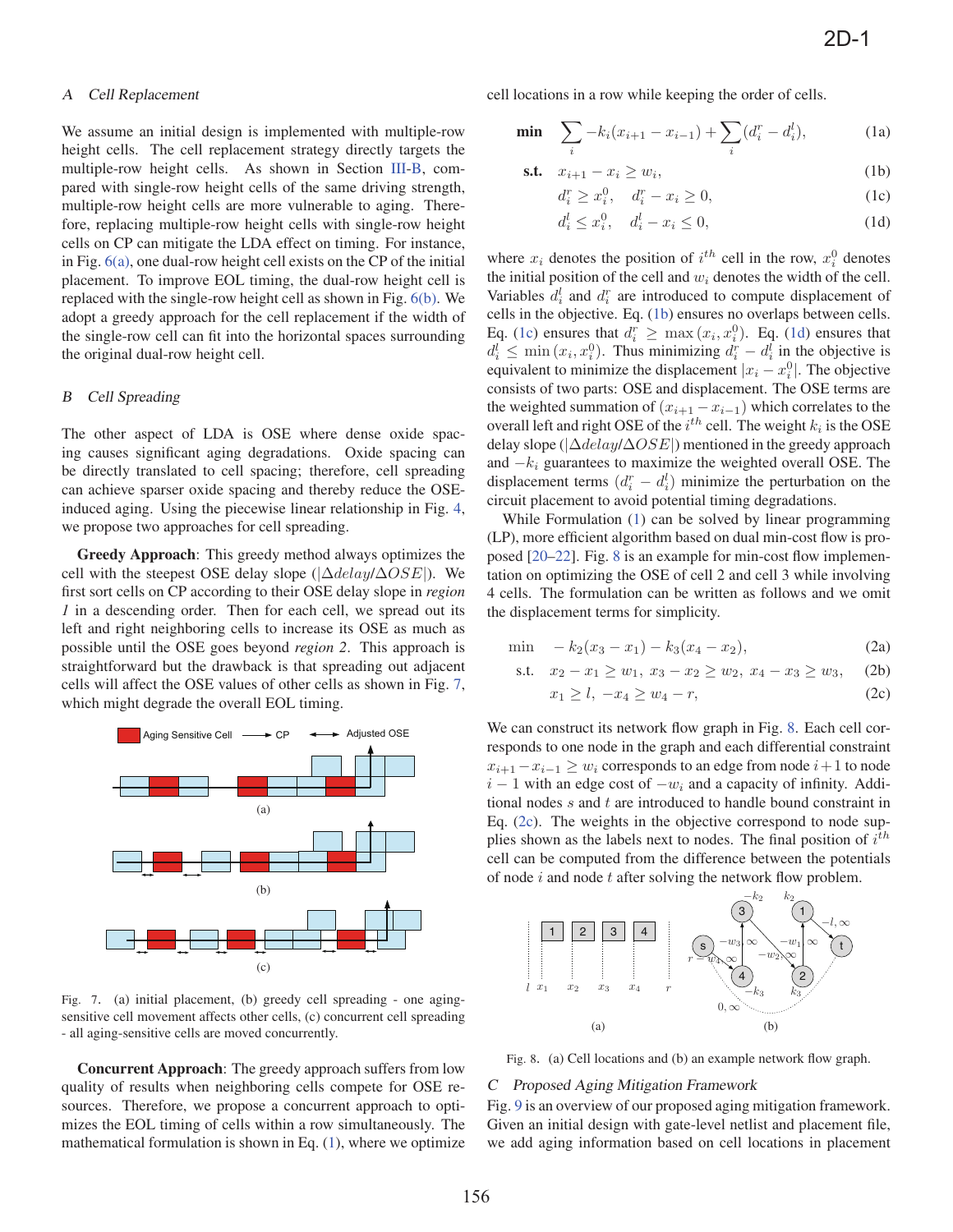file. Then, commercial auto place & route (APR) tool routes the design and performs RC extraction. Next step is updating aging timing using STA engine. STA engine takes in aging library and timing constraints for EOL timing analysis. Section III-A explains how the modeling work is done. After getting the EOL timing, aging mitigation process will identify a set of EOL CPs and optimize EOL timing by cell replacement and cell spreading, which is explained in Section IV-A&B. After the optimization, we get the aging-optimized placement for LDA mitigation.



Fig. 9. LDA mitigation framework.

#### V EXPERIMENTAL RESULTS

This section presents the experimental results of the cell-level aging evaluation and circuit-level aging mitigation framework. In cell-level aging evaluation, we adopt the *ASAP 7nm PDK* [23,24] for layout creation. CalibrexRC [25] is used to extract layout parameters including aging parameters. EOL cell delay is simulated with HSPICE based on the aging model [4]. An aging timing library is further built based on the HSPICE results. To evaluate our timing mitigation framework, both the greedy method and concurrent method are implemented in C++ for comparisons. Benchmarks are selected from IWLS2005 benchmark suite [26]. The RTLs are synthesized with Synopsys Design Compiler [27], and placed/routed with Cadence Innovus [28]. We analyze the timing results with Synopsys Primetime [29]. All the experiments are performed on a Linux machine with 8-core 3.4GHz Intel processor and 32 GB memory.

# A Cell-Level Aging Evaluation

The cell-level aging evaluation focuses on the EOL delay degradation considering different LDA parameters. Table I compares the delay degradation for cells with different OSEs. We select cells with 92nm OSE and 740nm OSE as examples. 92nm OSE is selected because it is the minimum OSE to pass DRC in this technology. 740nm is selected because it falls into *region 2* in Fig. 4 where the delay degradation due to OSE is significantly less. Table I shows that, with 92nm OSE, EOL delay increases

TABLE I Cell delay comparison for different OSE

| cell                              | Early-life delay $(ps)$ | $\Delta$ Delay (92nm) | $\Delta$ Delay (740nm) |
|-----------------------------------|-------------------------|-----------------------|------------------------|
| <b>INV X1</b>                     | 9.01                    | 37.96%                | 11.30%                 |
| NAND <sub>2</sub> _X <sub>1</sub> | 8.64                    | 46.16%                | 11.97%                 |
| NOR2_X1                           | 13.42                   | 24.63%                | 12.07%                 |

TABLE II Cell delay comparison for different cell height.

|                                  |        | Early Life |                | <b>EOL</b> |         |                |  |  |
|----------------------------------|--------|------------|----------------|------------|---------|----------------|--|--|
| cell                             | Single | Dual       | $\Delta$ Delay | Single     | Dual    | $\Delta$ Delay |  |  |
|                                  | (ns)   | $_{(ps)}$  | $(\%)$         | (ps)       | $_{DS}$ | $(\%)$         |  |  |
| $INV_ X2$                        | 6.18   | 7.31       | 18.27%         | 9.24       | 10.94   | 18.35%         |  |  |
| NAND <sub>2</sub> X <sub>1</sub> | 8.64   | 9.50       | 9.88%          | 12.63      | 13.72   | 8.56%          |  |  |

more than 36% on average and can be as large as 46.16% for NAND2\_X1 cell. When OSE is increased to  $740nm$ , cell delay reduces by 25% on average, which demonstrates the importance to consider OSE-induced aging impacts.

We compare the early-life and EOL delay for cells with different heights in Table II. INV X2 and NAND2 X1 are used as examples. For early life timing, dual-row height cells have 18.27% and 9.88% additional delay in comparison to the singlerow height cells for INV X2 and NAND2 X1. This is because our predictive model includes the conventional LDEs for earlylife timing. Similarly, EOL cases have 18.35% and 8.56% additional delay in dual-row height cells for INV X2 and NAND2 X1. It has been discussed that the difference between early-life and EOL timing is resulted from the change of stress and aging induced by LOD. Replacing dual-row height cells with single-row height cells benefits both early life and EOL delay.

# B Compare Different Aging Mitigation Approaches

We demonstrate the effectiveness of the concurrent aging optimization by comparing EOL timing results with the cases when no optimization is applied and when only greedy optimization is applied. Experiments are performed on IWLS2005 benchmarks shown in Table III, including the gate counts (Gate  $#$ ) and clock period  $(T)$ . We first compare the early-life timing for the three schemes aforementioned. In Table IV early-life timing column,  $D_o$ ,  $D_g$ , and  $D_c$  are denoted as the CP delay for original placement, CP delay for placement after greedy optimization, and CP delay for placement after concurrent optimization, respectively. Note that both greedy optimization and concurrent optimization include cell replacement for better EOL timing. The change of the early-life timing is less than 0.2% on average after both optimizations and all benchmarks still achieve the clock periods in Table III. Some benchmarks, e.g., *tv80s*, experience slight CP delay increase due to cell spreading. This is because cell spreading causes larger wire RC delay on CPs. Other benchmarks, e.g., *aes core*, have smaller CP delay due to better LOD and OSE stress effects on early-life timing. The reason is that early-life LDEs, such as LOD and OSE stress effects, have similar dependency on layout parameters as LDA as discussed in Section I. For benchmark *tv80s*, we further show the detailed timing slack distribution in Fig. 10(a). Timing slack ranges after greedy and concurrent optimization are controlled between 70ps to 150ps, which is the same as the slack range of the original placement. We set the benchmark initial area utilization rate to be 0.7 and the increased area due to spreading is accommodated by the whitespace in the original placement so that overall area is not impacted.

We further compare the EOL timing for all the three schemes. Timing violations are represented using total negative slack

TABLE III Benchmark description

| Denemmark acsemption |        |            |      |       |           |       |          |  |  |  |  |
|----------------------|--------|------------|------|-------|-----------|-------|----------|--|--|--|--|
| $\epsilon$ kt        | ss_pcm | simple_spi | sasc | tv80s | ac97_ctrl | usb   | aes_core |  |  |  |  |
| Gate #               | 767    | 1493       | 1209 | 14664 | 25807     | 29710 | 49557    |  |  |  |  |
| T(ps)                | 357    | 345        | 303  | 833   | 500       | 667   | 588      |  |  |  |  |
|                      |        |            |      |       |           |       |          |  |  |  |  |